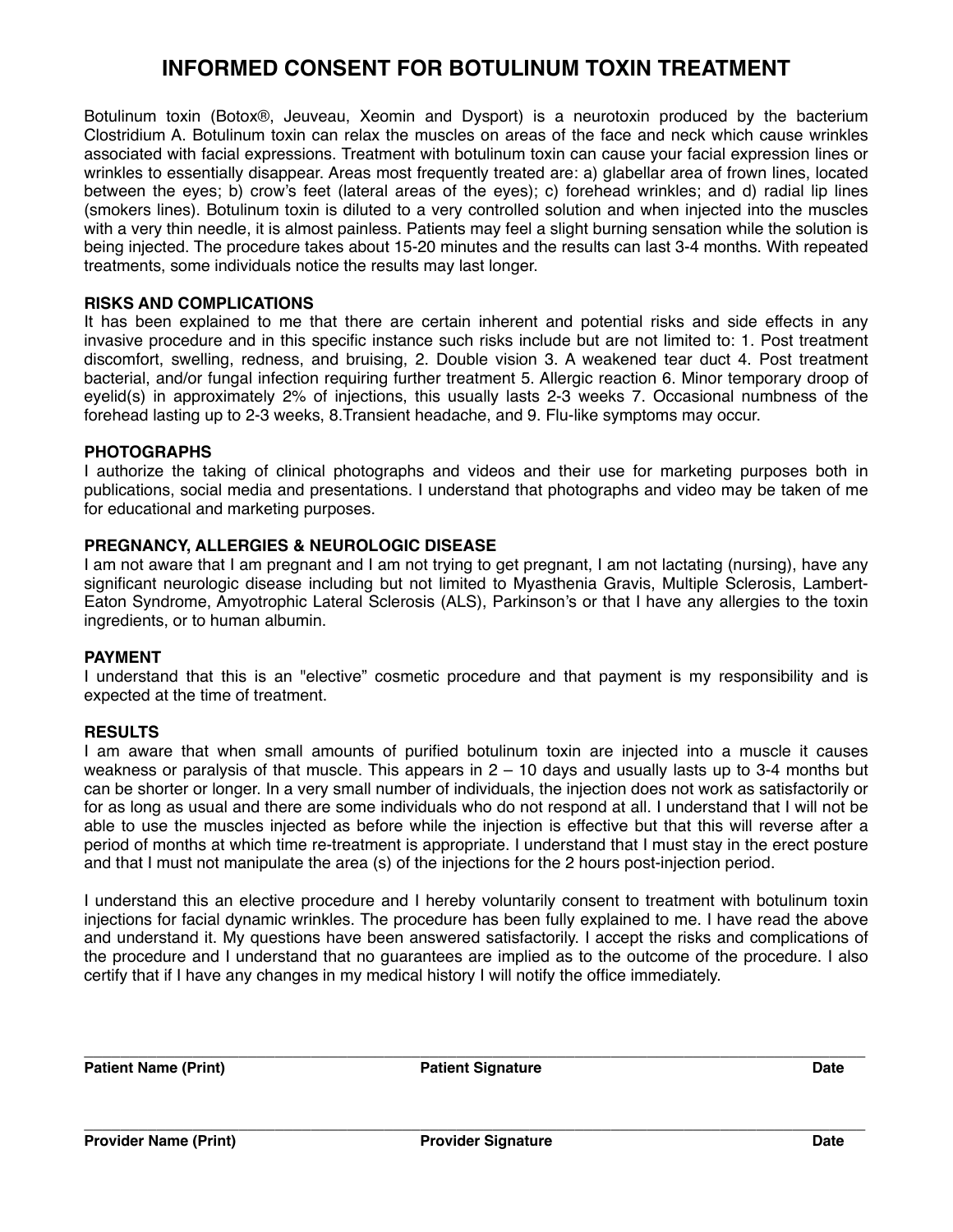

# **(765) 362-3333**

In an ideal situation it is prudent to follow some simple guidelines before treatment that can make all the difference between a fair result or great result, by reducing some possible side effects associated with the injections. We realize this is not always possible; however, minimizing these risks is always desirable.

**\_\_\_\_\_\_\_\_\_\_\_\_\_\_\_\_\_\_\_\_\_\_\_\_\_\_\_\_\_\_\_\_\_\_\_\_\_\_\_\_\_\_\_\_\_\_\_\_\_\_\_\_\_\_\_\_\_\_\_\_\_\_\_\_**

- **Avoid Anti-inflammatory / Blood Thinning medications** ideally, for a period of two (2) weeks before treatment. Medications and supplements such as Aspirin, Vitamin E, Ginkgo Biloba, St. John's Wort, Ibuprofen, Motrin, Advil, Aleve, and other NSAIDS are all blood thinning and can increase the risk of bruising/swelling after injections.
- **Avoid Alcoholic beverages for at least 24 hours prior to treatment**  alcohol may thin the blood increasing the risk of bruising.
- **Avoid waxing, bleaching, tweezing, or the use of hair removal creams** in the area(s) to be treated.
- **Take Tylenol 1 hour prior to your appointment if you have any concerns about discomfort.**
- **If you have any history of herpes simplex (cold sores) on your face,** please inform us 1 week prior to your appointment; this will allow us adequate time to prescribe a medication to prevent an outbreak.
- **Sunburn skin is difficult to treat** so try to avoid exposure to the sun prior to treatment.
- **Eat a small meal or a snack** before your appointment.
- **Always inform your doctor of all medications,** including supplements you may be taking as well as any changes in your medical history.
- **Schedule your appointment at least 2 weeks prior to a special event which may be occurring,** this will allow the neurotoxin enough time to take effect.

# **PRECAUTIONS**

You would **NOT** be considered a candidate for neurotoxin treatment if you have any of the following:

Allergy to human albumin

Myasthenia Gravis **Allergy to Botulinum Toxin** Neuromuscular Disorder **Neuromuscular Disorder** Pregnant or breastfeeding